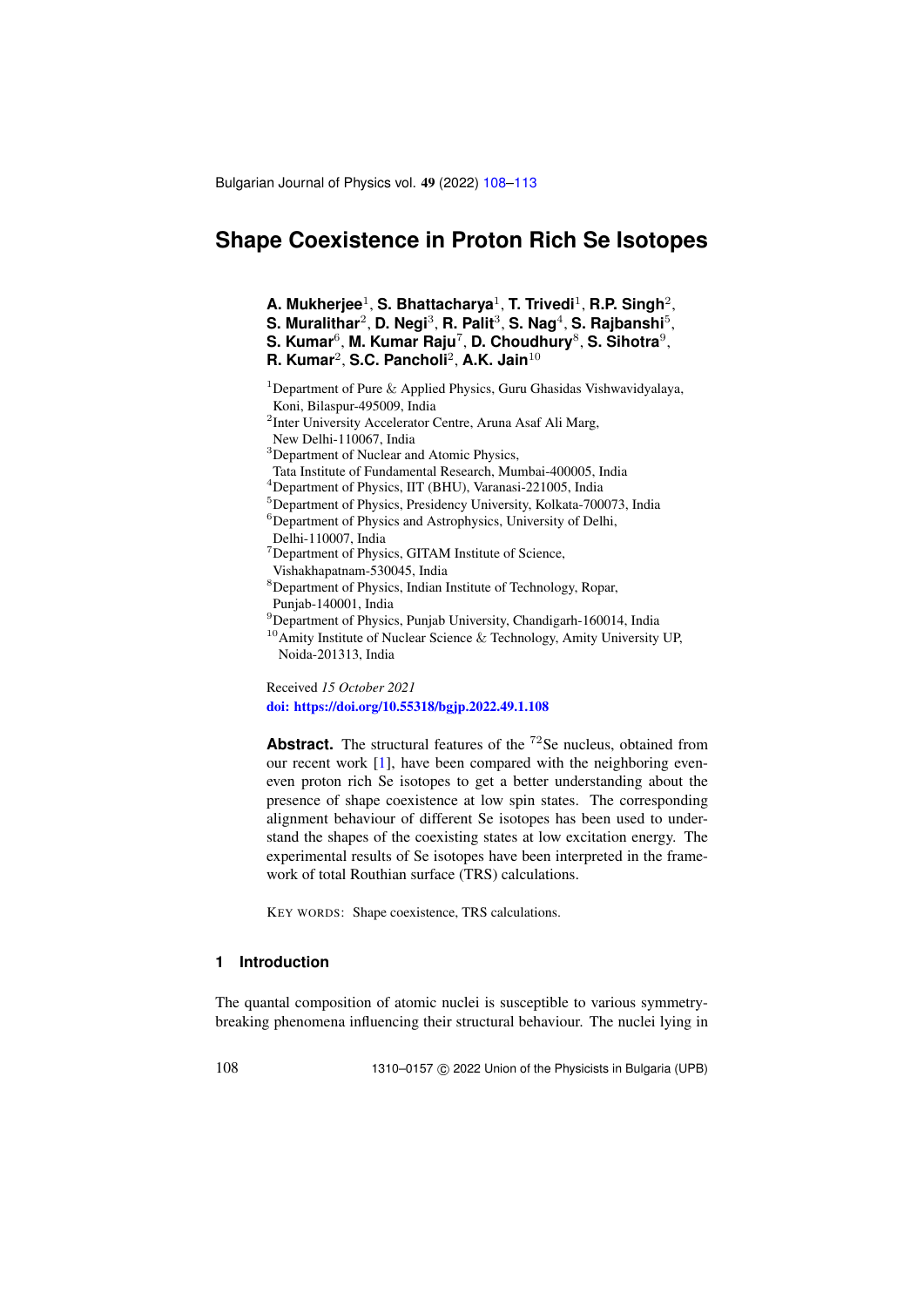### Shape Coexistence in Proton Rich Se Isotopes

the vicinity of transitional  $A \approx 70$  mass region are of particular interest, which showcases a variety of phenomena viz. shape coexistence, octupole correlations, shape evolution, etc., due to the presence of competing shell gaps and high-j unique parity orbital. The nature of shape coexistence is well studied in the even-even nuclei having  $N(Z) \approx 34$ , 36. In <sup>74,76</sup>Kr nuclei, prolate-oblate shape coexistence has been confirmed using the spectroscopic quadrupole moment extracted from the precise lifetime measurements of the excited states [\[2\]](#page-5-2). The inversion of ground-state shape to oblate structure in  ${}^{72}$ Kr was established from the relatively low values of B( $E2$ ;  $0^+_1 \rightarrow 2^+_1$ ) measured using Coulomb excitation experiment [\[3\]](#page-5-3).

In proton rich Se isotopes, the topic of coexisting shapes at low-spin states is quite sensitive. In  $N = Z^{68}$ Se isotope, the oblate shaped ground-state band coexists with the prolate shaped excited band [\[4\]](#page-5-4). While, in  $N = Z + 2$ <sup>70</sup>Se isotope, Hurst *et al.*, predicted the prolate shape of the ground-state using the transition matrix element measured from the Coulomb excitation experiment [\[5\]](#page-5-5). The precise lifetime measurement and the corresponding transition strength B(*E2*) contradicted the former prediction [\[6\]](#page-5-6). The relatively low values of B(*E2*;  $4^+_1 \rightarrow 2^+_1$ ) and B(*E2*;  $2^+_1 \rightarrow 0^+_1$ ) predicts that the ground-state band remains oblate up to  $4^+$  state and then shift towards prolate deformation. In <sup>72</sup>Se isotope, the first observation of shape coexistence was established by Hamilton *et al.* [\[7\]](#page-5-7). It was suggested that the ground-state band has a sphericalvibrator like structure, whereas the excited band built on  $0^+_2$  isomeric state has a deformed character. Further, B(*E2*) values and spectroscopic quadrupole moment obtained from the lifetime measurement of the ground-state band show the quick evolution of oblate shaped ground-state towards prolate deformation after  $2^+$  state [\[6\]](#page-5-6). The theoretical calculations based on the adiabatic self-consistent collective coordinate (ASCC) method also support the experimental observations in  ${}^{68,70,72}$ Se isotopes [\[8,](#page-5-8)[9\]](#page-5-9). Further, in the  ${}^{74}$ Se isotope, the coexistence of near-spherical vibrational states with prolate deformed states at low-lying structures has been predicted from the  $\beta$ -decay study of the <sup>74</sup>Br nucleus [\[10\]](#page-5-10).

In the present study, a comparative study of  $68,70,72,74$  Se has been presented in the context of shape coexistence. The experimental observations are interpreted in terms of total Routhian surface (TRS).

## **2 Experimental Data**

The excited states of  $72$ Se nucleus were recently populated using  $50Cr(^{28}Si,$  $\alpha 2p$ <sup>72</sup>Se reaction [\[1\]](#page-5-1). A detailed discussion of the experiment is mentioned in Refs. [\[1,](#page-5-1) [11,](#page-5-11) [12\]](#page-5-12). The present study is based on the comparison of structural features of different Se isotopes for which the experimental data have been taken from our work  $[1]$  and previous Refs.  $[4, 13-16]$  $[4, 13-16]$  $[4, 13-16]$  $[4, 13-16]$ .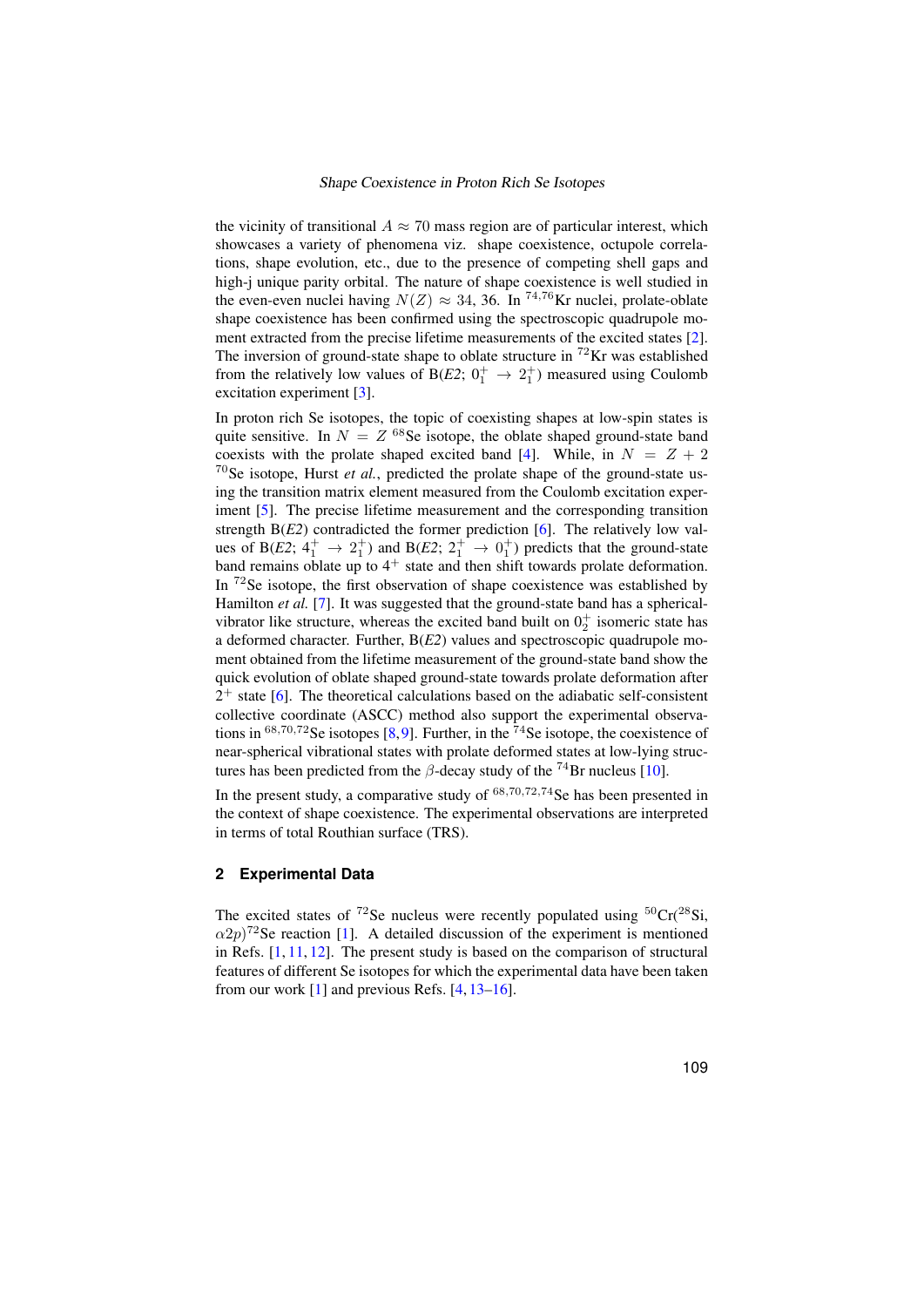## A. Mukherjee et al.

## **3 Shape Coexistence**

The shape driving behaviour of  $g_{9/2}$  orbital in  $Z = 34$  Se isotopes highly influences the coexisting shapes at low-lying states. Fischer *et al.* [\[4\]](#page-5-4) confirmed the oblate deformation of the ground-state band (gsb) in  $68$ Se from the variation of kinematic moment of inertia. Whereas, the B(*E2*) transition strength, measured from the lifetime of ground-state band in  $^{70}$ Se, shows a dominant oblate nature up to  $4^+$  state, which then evolves towards prolate deformation [\[6\]](#page-5-6). While in  ${}^{72}$ Se, the increasing values of B( $E2$ ) with that of spin shows a quick evolution of the ground-state band from oblate to prolate structure [\[6\]](#page-5-6). One of the important signatures of shape coexistence is the presence of excited  $0^+$ state, coexisting with the ground state, having different deformation. In <sup>68</sup>Se isotope although the  $0^+_2$  state has been predicted in Hartree-Fock-Bogolyubovbased configuration-mixing calculations [\[6\]](#page-5-6), it has not yet been experimentally observed. The  $0^+_2$  state, observed at 937.2 keV in <sup>72</sup>Se nucleus [\[17\]](#page-5-15) is suggested to be the band-head of prolate deformed rotational band coexisting with the oblate-like ground state. In our recent studies on <sup>72</sup>Se [\[1\]](#page-5-1), this  $0_2^+$  band has been extended up to  $(10^+)$  state along with the observation of several interconnecting *E2* (1431.4, 1744.5, and 1939.6 keV) and *E0* (454.5, 656.6, 981.6 keV) transitions in between this band and the yrast band. The presence of such interconnecting transitions indicates the mixing between these two bands. While much information is not available for  $0^+_2$  state, observed at 2011.2 keV in <sup>70</sup>Se nucleus [\[14\]](#page-5-16). The <sup>74</sup>Se isotope, having  $0<sub>2</sub><sup>+</sup>$  state at 853.9 keV, is suggested to have near-spherical vibrational levels mixed with prolate deformed states at low excitation energies [\[10\]](#page-5-10).

Further, Figure [1](#page-3-0) shows the structural behaviour of  $72$  Se nucleus, which is compared with neighbouring even-even  $68,70,74$  Se isotopes in terms of the variation of their aligned angular momentum  $(I_x)$  as a function of rotational frequency (in MeV). The level energies for  ${}^{72}$ Se isotope are taken from our present work as mentioned in Table [1](#page-2-0) whereas for  ${}^{68,70,74}$ Se nuclei those have been taken from Refs. [\[4,](#page-5-4) [13,](#page-5-13) [16\]](#page-5-14) respectively. The low values of  $I<sub>x</sub>$  varying smoothly with spin in  $68$ Se exhibit its rotating oblate shape, which was also concluded by Fischer

| <b>Spin</b> | Level energies of yrast band<br>$(in \ keV)$ | Level energies of excited $0^+$ band<br>$(in \, keV)$ |
|-------------|----------------------------------------------|-------------------------------------------------------|
| $0^+$       | 0.0                                          | 937.0                                                 |
| $2^+$       | 862.0                                        | 1316.4                                                |
| $4^+$       | 1636.7                                       | 2293.1                                                |
| $rac{6}{8}$ | 2466.7                                       | 3380.5                                                |
|             | 3424.8                                       | 4406.5                                                |
| $10^{+}$    | 4504.1                                       | 5473.5                                                |

<span id="page-2-0"></span>Table 1. Spin and corresponding level energies of yrast band and excited  $0^+$  band in <sup>72</sup>Se obtained from our work [\[1\]](#page-5-1).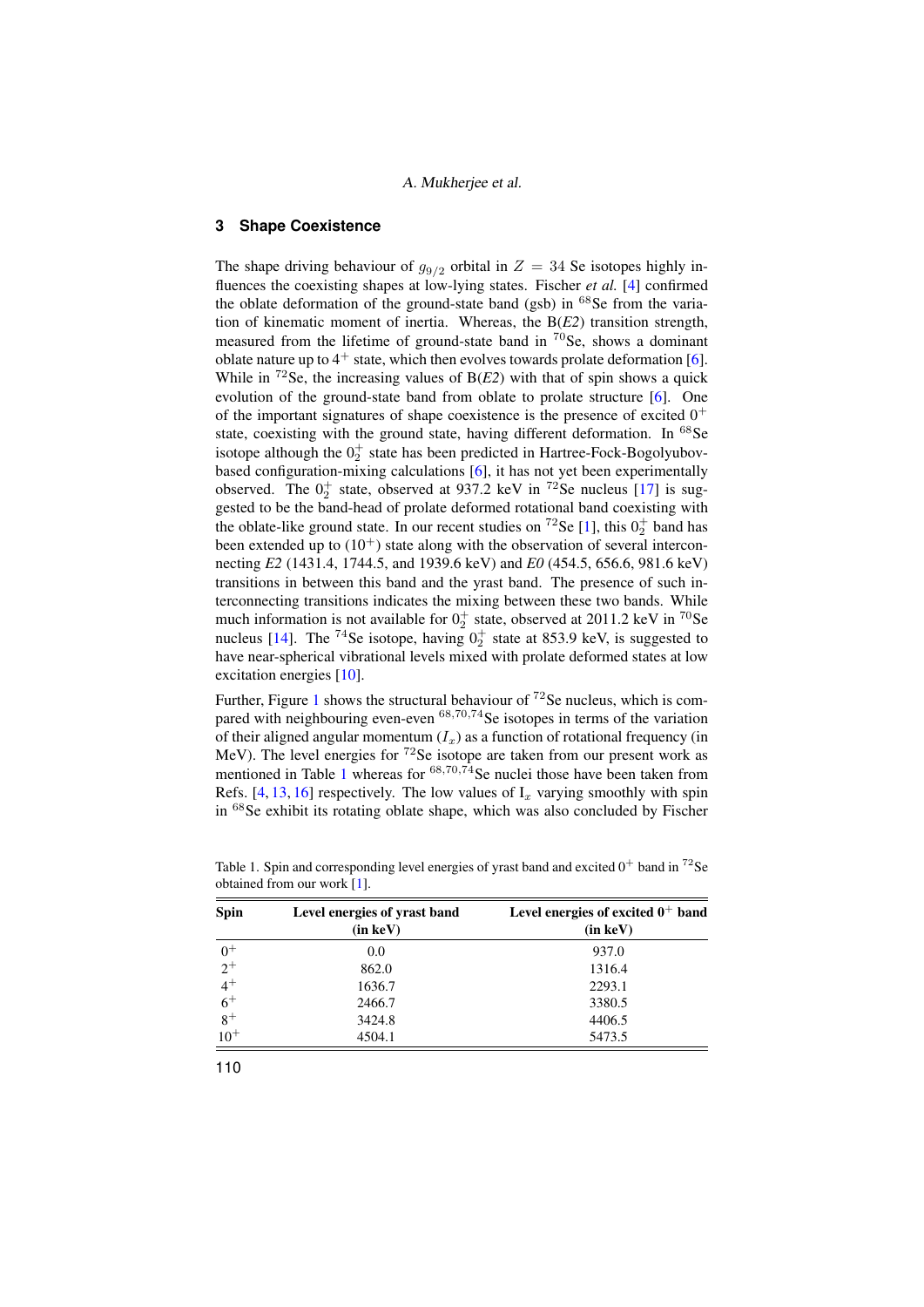Shape Coexistence in Proton Rich Se Isotopes



<span id="page-3-0"></span>Figure 1. (Color online) Variation of aligned angular momentum  $(I_x)$  as the function of Figure 1. (Color omine) variation of angles angular frequency (in MeV) for the gsb of  $^{68,70,72,74}$ Se nuclei.

et al. in Ref. [\[4\]](#page-5-4). A similarity has also been observed between the structure band is observed at around 0.6 MeV, and  $\frac{1}{4}$  meV, and  $\frac{1}{4}$  meV, and  $\frac{1}{4}$  meV, and  $\frac{1}{4}$  meV, and  $\frac{1}{4}$  meV, and  $\frac{1}{4}$  meV, and  $\frac{1}{4}$  meV, and  $\frac{1}{4}$  meV, and  $\frac{1}{4}$  meV, and  $\frac{1}{4}$  of the excited band in  ${}^{68}$ Se and  $0<sub>2</sub><sup>+</sup>$  band in  ${}^{72}$ Se. A back-bending for both the bands is observed at around 0.6 MeV, after which the excited band of <sup>68</sup>Se shows prolate-like structure [\[4\]](#page-5-4). The low-lying states of gsb in the  $^{70}$ Se [\[13\]](#page-5-13) isotope  $\frac{1}{2}$ show a spherical vibrator-like structure, whereas it moves towards prolate deshow significant perturbation while it behaves as a rotational band with constant deformation after  $I \ge 6$  state. Similarly, the states lying below  $4^+$  in  $7^2$ Se [\[1\]](#page-5-1) show a spherical vibrator-like structure, whereas it moves towards prolate de- $\frac{1}{2}$  is the calculation model based theoretical calculation from the above  $\frac{1}{2}$ . formation with increasing frequency. On the other hand, in  $^{74}$ Se nucleus [\[16\]](#page-5-14), the aligned angular momentum of gsb exhibits a smooth behaviour indicating with various model based theoretical calculation [\[6,](#page-5-6) [8,](#page-5-8) [9\]](#page-5-9). Thus, from the above ving in between oblate  $^{68}\mathrm{Se}$  and prolate  $^{74}\mathrm{Se}$  nucleus isotopes lying in between oblate  $^{68}$ Se and prolate  $^{74}$ Se nucleus. its prolate deformed nature. The experimental results of  $72$ Se are also consistent comparative discussion, it has been observed that  $70,72$ Se nuclei are transitional

## surface (TRS) calculations for the ground-state bands of <sup>68</sup>,70,72,<sup>74</sup>Se isotopes. **4 TRS Calculations**

The structural features of  $68,70,72,74$  Se nuclei have been discussed using the total Routhian surface(TRS) calculations. The detailed methodology has been de-scribed in Ref. [\[1,](#page-5-1) [11\]](#page-5-11). The  $\beta_2 - \gamma$  mesh is constructed from the total Routhian surface (TRS) calculations for the ground-state bands of  $^{68,70,72,74}$ Se isotopes. The structural variation in the shapes of different Se isotopes at ground state fre-quency can be vividly seen in Figure [2.](#page-4-0) In <sup>68</sup>Se isotope, two potential minima with  $\beta_2 \approx 0.29$  and 0.24 have been observed at  $\gamma \approx -54^{\circ}$ , and 53°, respectively. Whereas in <sup>70</sup>Se isotope, three potential minima having  $\beta_2 \approx 0.30, 0.30,$  and 0.28 have been observed at  $\gamma \approx -58^\circ, +2^\circ$ , and  $+54^\circ$ , respectively. Similarly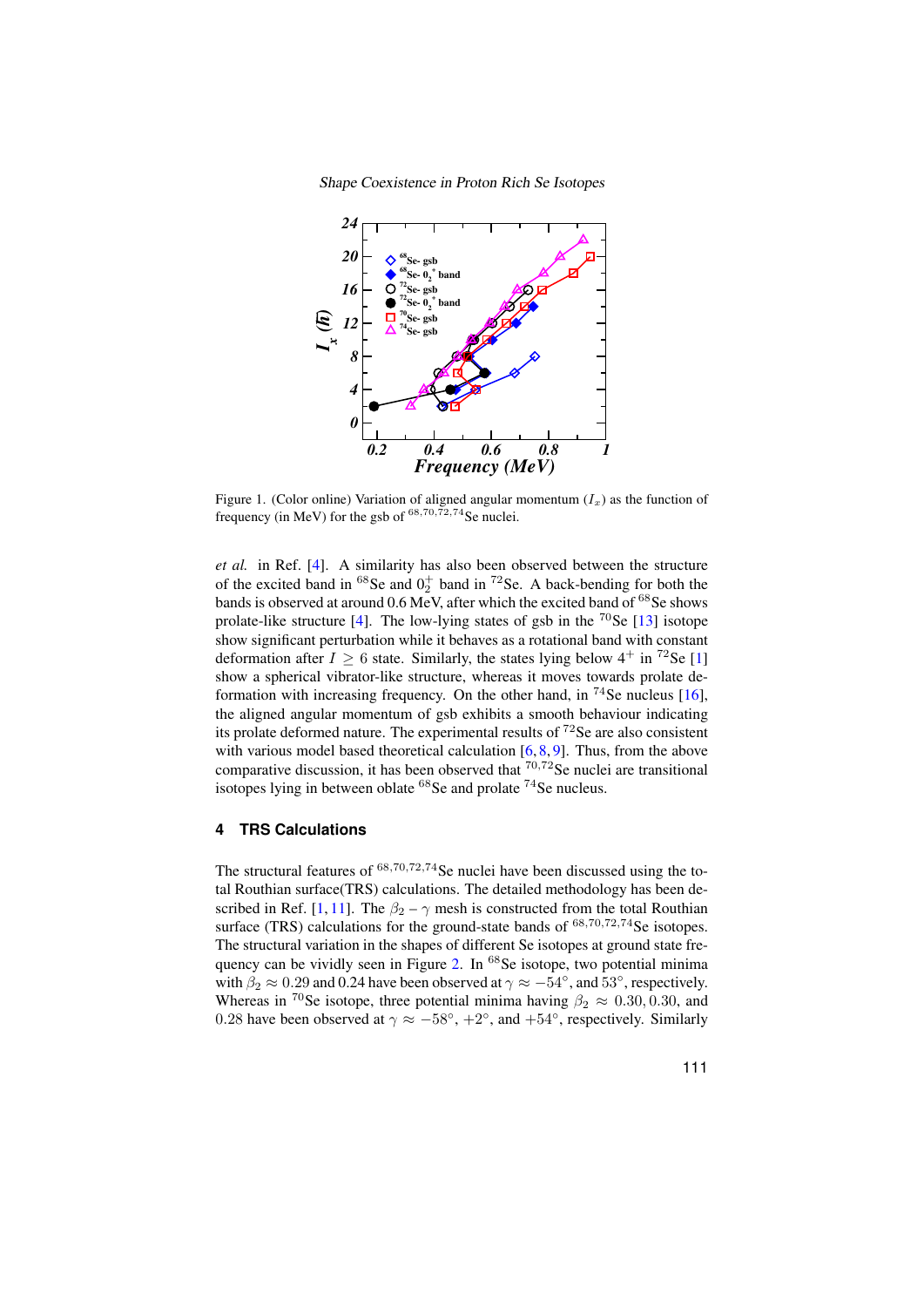## A. Mukherjee et al.



<span id="page-4-0"></span>Figure 2. (Color online) Contour plot obtained from TRS calculations at frequency 0.05 MeV for the positive parity yrast band in (a)  $^{68}$ Se (b)  $^{70}$ Se (c)  $^{72}$ Se and (d)  $^{74}$ Se, respectively.

in the <sup>72</sup>Se nucleus, three potential minima have been observed at  $\gamma \approx -58^\circ$ , in the seen the viewing  $\beta_2 \approx 0.30, 0.27$ , and 0.32 respectively. These results show  $+2^\circ$ , and 53° having  $\beta_2 \approx 0.30, 0.27$ , and 0.32 respectively. These results show the coexistence of prolate and oblate shapes in  $^{70,72}$ Se at the ground state conthe coexistence of protate and obtate shapes in the set at the ground state con-<br>figuration. Further, in the  $74$  Se nucleus, the non-collective minimum is observed  $\alpha$  at  $\gamma \approx +53°$  and the collective minimum is at  $\gamma \approx -52°$  whereas, the prolate minimum shifts toward  $\gamma \approx +6^\circ$ ° with  $\beta_2 \approx 0.34$ . Thus, the theoretically observed results are consistent with the experimental observation showing that the  $70,72$ Se are transitional nuclei lying in between dominant oblate  $68$ Se and dominant prolate  $74$ Se isotopes.  $\frac{1}{3}$ and the collective minimum is at  $\mathbb{R}^2 \times \mathbb{R}^2 \to \mathbb{R}^2$  where  $\mathbb{R}^2 \times \mathbb{R}^2 \to \mathbb{R}^2$ 

#### late minimum shifts toward γ ≈ 0.34. Thus, the theoretical limits is the theoretical limits of the theoretical  $\sim$  consistent with the experimental observation showing that experimental observation showing that  $\sim$ **5 Summary**

 $\Lambda$  corresponding introduction in between dominant oblate for the subsequence of change  $\sigma$ A comparative study has been made to establish the phenomenon of shape co-<br>cristenes in different mater gigh Se isotopes. The veristion of slighted appeller existence in different proton rich Se isotopes. The variation of aligned angular 112